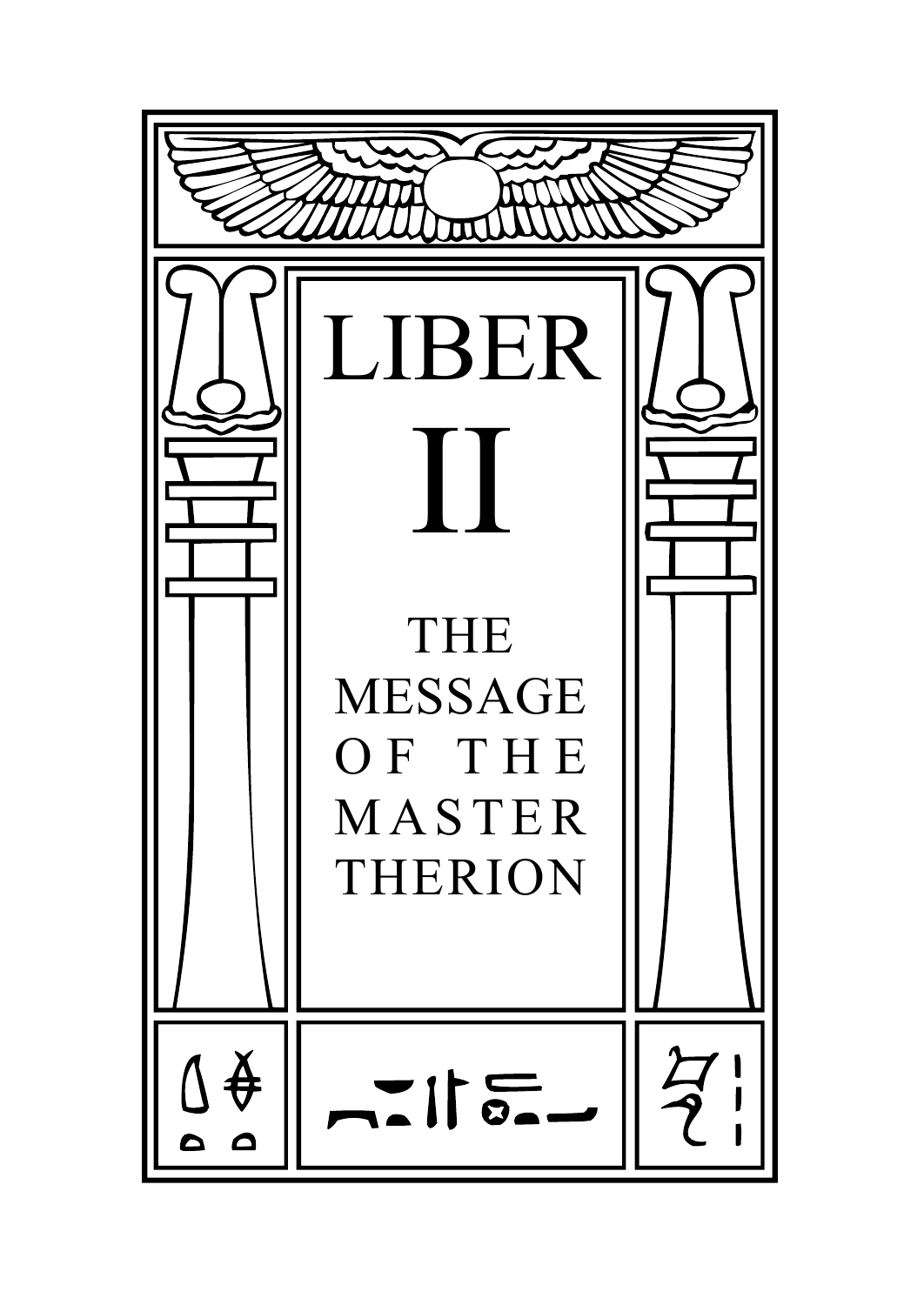

A∴A∴ Publication in Class E

| 93<br>666<br>777                         | $10^{\circ} = T^{\circ}$<br>$9^{\circ}=2^{\circ}$<br>$8^\circ = 3^\circ$  | Pro Coll. Summ. |
|------------------------------------------|---------------------------------------------------------------------------|-----------------|
| D. D. S.<br>O. M.<br>0. S.V.<br>Parzival | $7^{\circ} = 4^{\circ}$<br>$7^{\circ} = 4^{\circ}$<br>$6^\circ = 5^\circ$ | Pro Coll. Int.  |
| V. N.<br>P.<br>Achad                     | Præmonstrator<br>Imperator<br>Cancellarius                                | Pro Coll. Ext.  |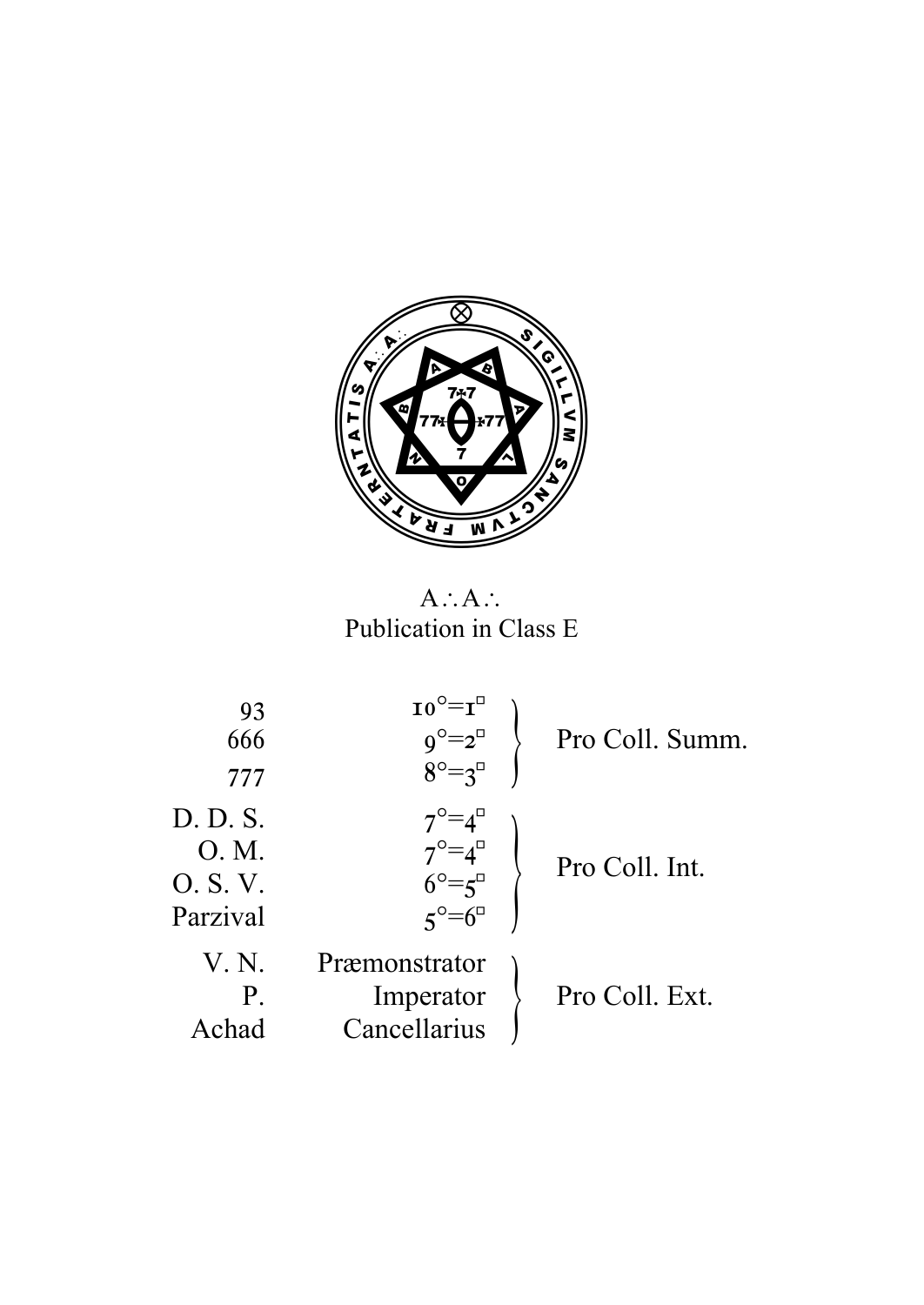## THE MESSAGE OF THE MASTER THERION

(*All quotations in this Message are from Liber CCXX, The Book of the Law*)

"Do what thou wilt shall be the whole of the Law." "There is no law beyond Do what thou wilt." "The word of the Law is θελημα."

ΘΕΛΗΜΑ—Thelema—means Will.

The Key to this Message is this word—Will. The first obvious meaning of this Law is confirmed by antithesis; "The Word of Sin is Restriction.<sup>"</sup>

Again: "... thou hast no right but to do thy will. Do that, and no other shall say nay. For pure will, unassuaged of purpose, delivered from the lust of result, is every way perfect."

Take this carefully; it seems to imply a theory that if every man and every woman did his and her will—the true Will—there would be no clashing. "Every man and every woman is a star", and each star moves in an appointed path without interference. There is plenty of room for all; it is only disorder that creates confusion.

From these considerations it should be clear that "Do what thou wilt" does not mean "Do what you like." It is the apotheosis of Freedom; but it is also the strictest possible bond.

Do what thou wilt—then do nothing else. Let nothing deflect thee from that austere and holy task. Liberty is absolute to do thy will;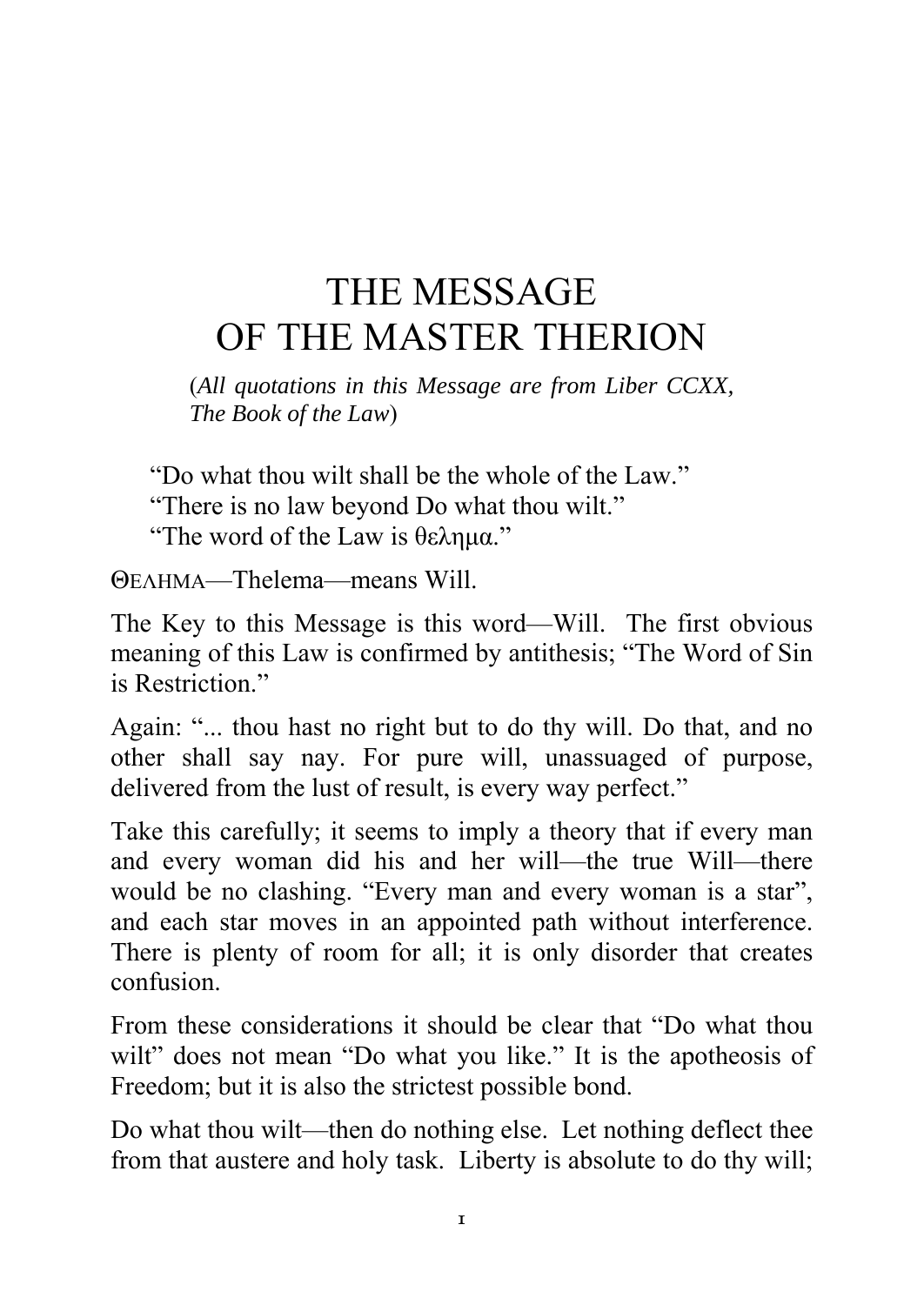but seek to do any other thing whatever, and instantly obstacles must arise. Every act that is not in definite course of that one orbit is erratic, an hindrance. Will must not be two, but one.

Note further that this will is not only to be pure, that is, single, as explained above, but also "unassuaged of purpose". This strange phrase must give us pause. It may mean that any purpose in the will would damp it; clearly, the "lust of result" is a thing from which it must be delivered.

But the phrase may also be interpreted as if it read "with purpose" unassuaged<sup> $n$ </sup>-*i.e.* with tireless energy. The conception is, therefore, of an eternal motion, infinite and unalterable. It is Nirvana, only dynamic instead of static—and this comes to the same thing in the end.

The obvious practical task of the magician is then to discover what his will really is, so that he may do it in this manner, and he can best accomplish this by the practices of *Liber Thisharb* (see Equinox I, VII,  $105$  or such others as may from one time to another be appointed.

It should now be perfectly simple for everybody to understand the Message of the Master Therion.

Thou must (1) Find out what is thy Will, (2) Do that Will with (*a*) one-pointedness, (*b*) detachment, (*c*) peace.

Then, and then only, art thou in harmony with the Movement of Things, thy will part of, and therefore equal to, the Will of God. And since the will is but the dynamic aspect of the self, and since two different selves could not possess identical wills; then, if thy will be God's will, Thou art That.

There is but one other word to explain. Elsewhere it is written surely for our great comfort—"Love is the law, love under will."

This is to be taken as meaning that while Will is the Law, the nature of that Will is Love. But this Love is as it were a byproduct of that Will; it does not contradict or supersede that Will; and if apparent contradiction should arise in any crisis, it is the